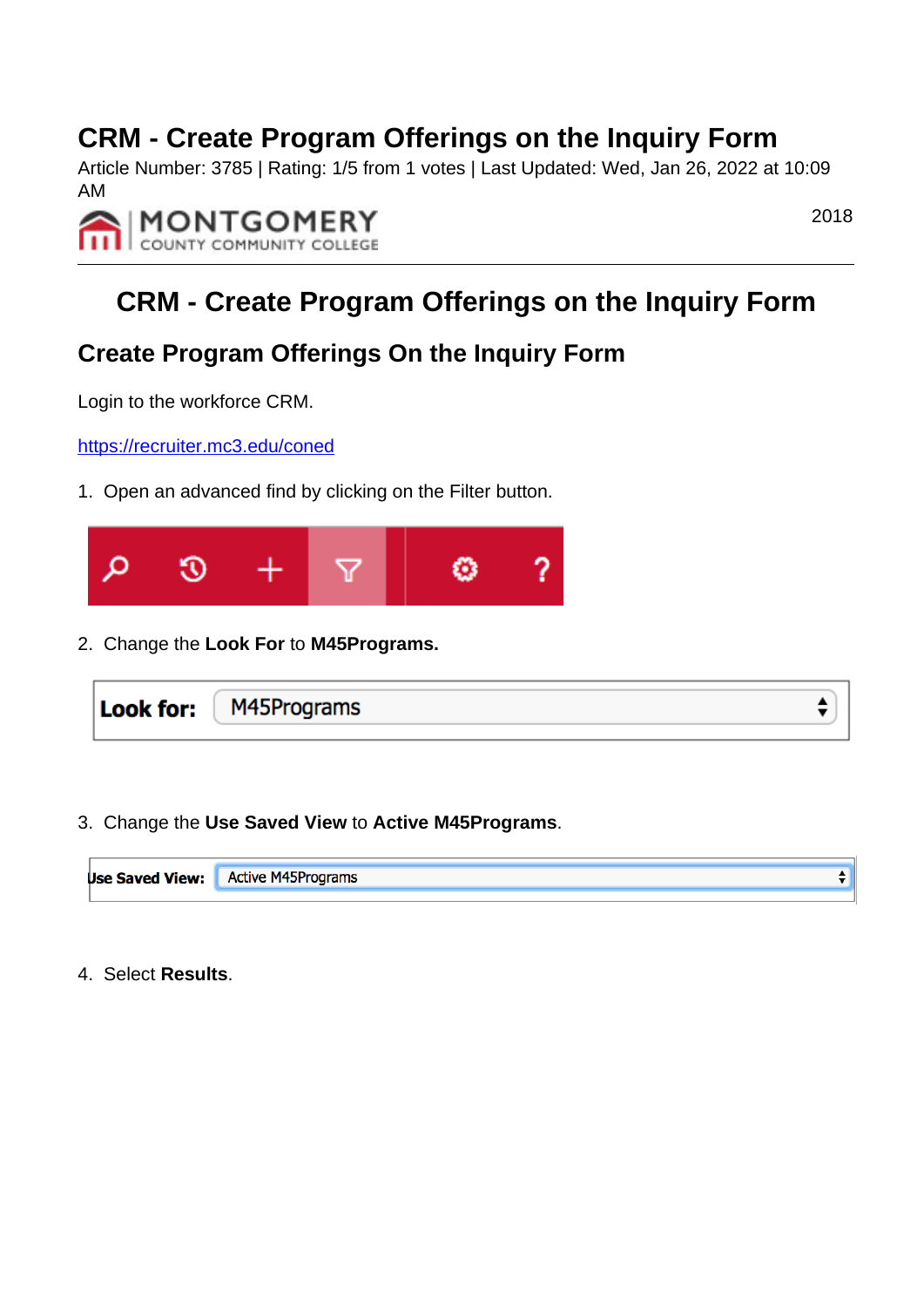| <b>FILE</b> | <b>ADVANCED FIND</b>  |                |     |                      |                                                                 |       |                                                  |                            |
|-------------|-----------------------|----------------|-----|----------------------|-----------------------------------------------------------------|-------|--------------------------------------------------|----------------------------|
| 噩<br>Query  | Saved<br><b>Views</b> | <b>Results</b> | New | $\mathbf{L}$<br>Save | H Save As<br><b>Edit Columns</b><br>⋑<br><b>Edit Properties</b> | Clear | [ ∈ Group AND<br>[旨 Group OR<br><b>P</b> Details | ≝<br>Download Fetch<br>XML |
| Show        |                       |                |     | View                 |                                                                 | Query |                                                  | Debug                      |

#### 5. Notice there are duplicate options because there are two different training intents Company and Individual.

| Advanced Diagnostic Imaging Modality Education | Individual | Yes | Bernadette Debi   | 10/18/2018 3:03 PM  |
|------------------------------------------------|------------|-----|-------------------|---------------------|
| Certified Nursing Assistance                   | Individual | Yes | Lori Spiezio      | 10/17/2018 2:39 PM  |
| Computer/IT Training                           | Individual | Yes | <b>Anil Datta</b> | 8/3/2017 4:26 PM    |
| Computer/IT Training                           | Company    | Yes | Anil Datta        | 8/3/2017 4:30 PM    |
| <b>Culinary Boot Camp</b>                      | Individual | Yes | Can Uslu          | 10/18/2018 12:52 PM |
| <b>Culinary ServSafe</b>                       | Individual | Yes | Can Uslu          | 10/18/2018 12:54 PM |
| <b>Drivers Training</b>                        | Individual | Yes | <b>Gary Hines</b> | 8/3/2017 4:27 PM    |
| English as a Second Language (ESL)             | Individual | Yes | Marjorie Labe     | 8/3/2017 4:36 PM    |
| <b>Healthcare Training</b>                     | Individual | Yes | Bernadette Debi   | 8/3/2017 4:26 PM    |
| Lean/Process Training                          | Company    | Yes | <b>Gary Hines</b> | 8/3/2017 4:30 PM    |
| Manufacturing and Industrial Training          | Individual | Yes | <b>Gary Hines</b> | 8/3/2017 4:25 PM    |
| Manufacturing and Industrial Training          | Company    | Yes | <b>Gary Hines</b> | 8/3/2017 4:29 PM    |

6. To create a new program offering click on **New M45 Programs** on the ribbon.

| <b>FILE</b><br><b>ADVANCED FIND</b>                                                               | <b>LIST TOOLS</b><br>M45PROGRAMS                                                   | Microsoft   Dynamics 365                                                                                                                                                                                   |                                                                                                                                         |  |
|---------------------------------------------------------------------------------------------------|------------------------------------------------------------------------------------|------------------------------------------------------------------------------------------------------------------------------------------------------------------------------------------------------------|-----------------------------------------------------------------------------------------------------------------------------------------|--|
| v<br>$\overline{\phantom{a}}$<br>Fa<br>New M45<br><b>Edit</b><br>Show<br>$As -$<br><b>Records</b> | Activate<br>Connect -<br><b>Deactivate</b><br>Delete M45 Programs<br><b>Follow</b> | Mail Merge Tr Unfollow<br>Share<br>بطنه<br>$-1$<br>Copy a Link<br><b>Start</b><br>Run<br>Assign<br>Dialog<br>M45Programs<br>Workflow<br>Email a Link<br><b>CONTRACTOR</b><br>Collaborate<br><b>Process</b> | x<br>W<br>₹≣N<br>$\sqrt{\mathbf{x}}$<br>Word<br>Excel<br>Run<br><b>Export</b><br>Report - Templates - Templates - M45Programs -<br>Data |  |

5. Enter all the fields required as denoted by the **\***.